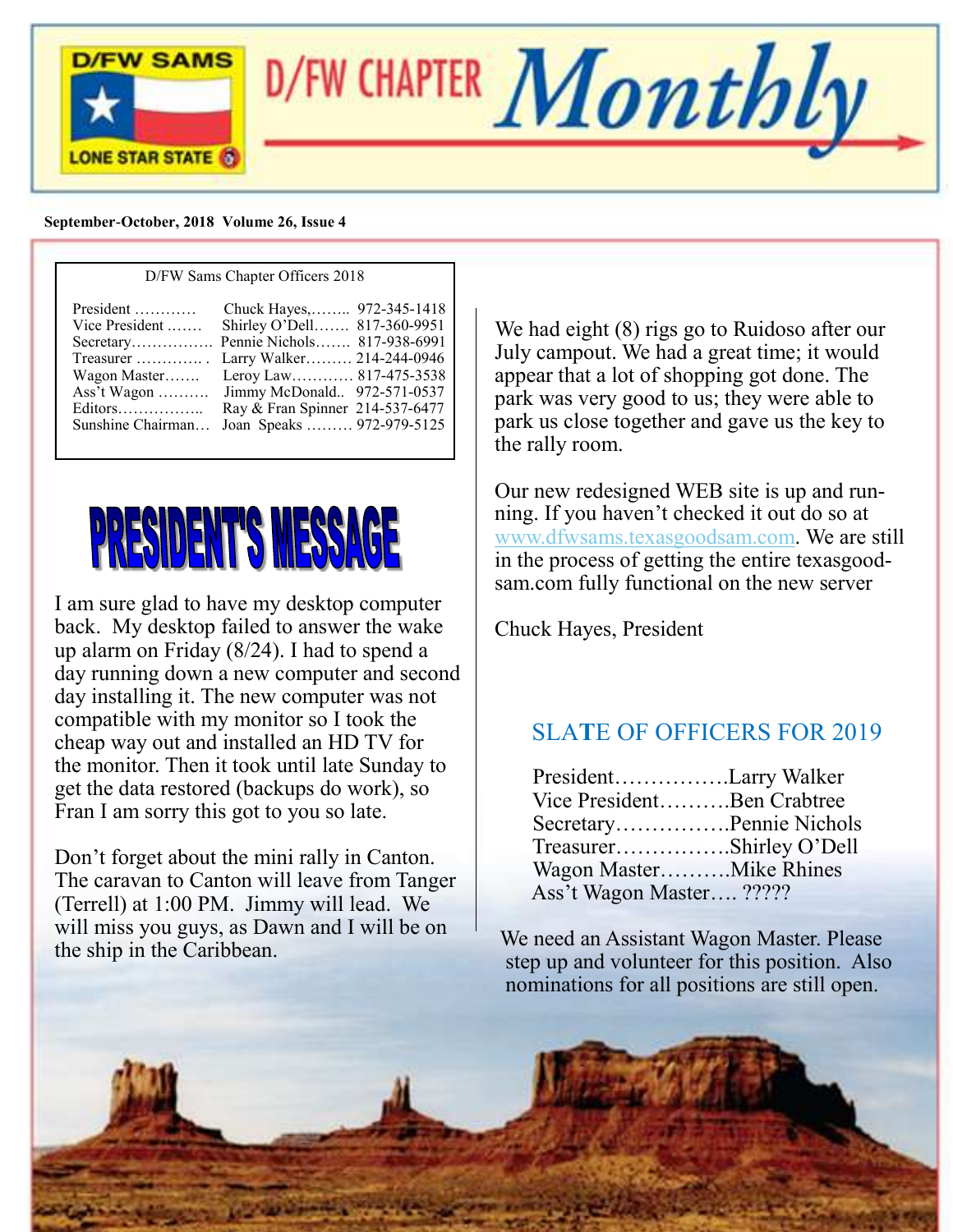# **Page 2**

# *JULY MEETING HIGHLIGHTS*

 The meeting was called to order by our President, Chuck Hayes. Jimmy McDonald reported 13 rigs, one guest and 2 drive ins.

 Shirley O'Dell reported that she, Joan Speaks and Pennie Nichols went to the Weatherford Police Department and donated a bag stuffed animals. Chuck Hayes suggested contacting our State Director to consider collecting theses stuffed animals at the Canton Mini Rally.

 Joan Speaks and James Parker volunteered to be on the nominating committee for the 2019 elections. Chuck Hayes wants a slate of officers for the D/FW Sams by the August luncheon;. He would like to see more than one person running for each office.

 Chuck Hayes also announced the three people, Mary Jo Litton, Ron Bouilion and Richard Bauman were running for Teas State Director. Discussion concerning each candidate's qualifications followed. A motion was made to recommended Ron Bouillion and voted on unanimous.

 Regarding the Mini Rally, which is Sept. 16-23 in Canton. Early parking is available on Sunday the 16th. Our Chapter has parking duty on Tues. and is heling another Chapter on Thurs. We are planning to meet at Tanger Mall in Terrell on Monday and leave by 1:00 for Canton.

John Marino won the free night of camping.

By Pennie Nichols, Secretary

# *AUGUST LUNCHEON HIGHLIGHTS*

The June Meeting was called to order by our President, Chuck Hayes. Leroy Law reported 25 members in attendance. He stated that Jimmy McDonald will lead the caravan to Canton.

 Pennie Nichols reported that she had the 2019 Campout schedule and needed members to volunteer for Hosts.

 A motion was made to donate \$50.00 to the Cancer Center as a memorial to Jim Rich.

 Chuck Hayes reported that the State was in the process of signing the necessary contract for the web site. He hopes to ;have the web site up and running in a few weeks.

 James Parker presented the slate of officers for 2019. We still need an Assistant Wagon Master.

 Shirley said the USO was very appreciative of the check and toiletries presented to them

By Pennie Nichols, Secretary

### JAMES VINCENT RICH May 5, 1956—August 3, 2018

After a long hard fought battle with Glioblastoma (Brain Cancer), James Rich 62, went to be with the Lord, August 3, 2018. He was born in Inglewood, California on May 5, 1956. Jim proudly served his country in the United States Air Force for 26 years and retired as Senior Master Sergeant.

Jim is survived by his loving wife of 42 years, Joanne Rich of Ennis, Texas; daughter Kristi and husband Jerry Slate of Ennis,Texas and son Mike Rich of Las Vegas, NV. Also their grandchildren Tori Ann, AJ and Vinny Slate.

RVing was an important part of Jim and JoAnn's life. They actively participated in our Texas State Good Sams, serving on the Staff beginning in 2009 becoming STATE DIRECTOR in 2017. They also made visits to many of our Chapter outings. Most of the membership will remember Jim's welcome smile when we arrived at the Mini Rallys when he was in charge of the parking of our rigs.

Jim will be missed, but we know he is happy now in heaven.

By Ray Spinner



Shirley O'Dell, Joan Speaks and Pennie Nichols went to the Weatherford Police Department and donated a bag of stuffed animals to be handed out to children.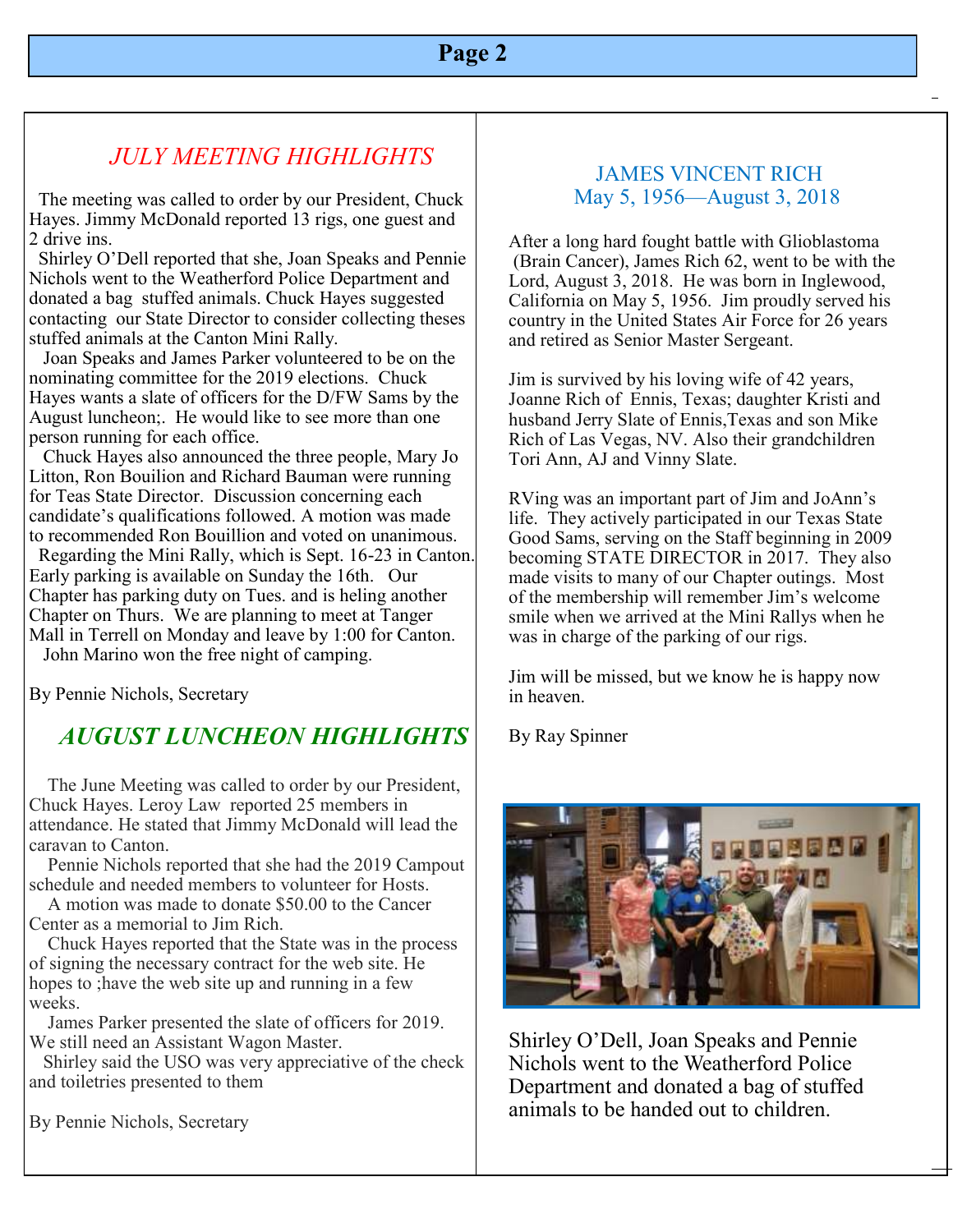# *In Our Thoughts and Prayers*

 We pray for all our members especially for Jim Rich who went to heaven on August 3. We also pray for Peggy Gainer & Margie Duncan and for all our members and their families who are having health problems.

# NORTH CENTRAL-EAST TEXAS MINI-RALLY September 19-23, 2018

We are in charge of parking again on Tuesday, so our D/FW Sams can enter the rally on Monday, Sept. 17. We will meet at Tanger Mall and leave promptly at 1:00 SHARP. Or if you want to have lunch there, arrive earlier, but be sure you are ready to leave at 1:00 when we start caravanning to Canton. If for some reason you cannot leave on Monday, You can join the rally anytime, but you may not be able to park with our Chapter. Please let Leroy know if you plan to attend and if you will meet the group at Tanger Mall as he needs a head count. Jimmy McDonald will be leading the caravan to Canton.

Each rig is to bring as NEW \$15.00 GIFT for the Auction and one dozen cookies (preferably homemade), chips, nuts or crackers. Please label if they are sugar free. The registration fee is \$10.00 per person. You pay for your parking of \$22.00 a night when you get to the rally.

Be sure to bring your VESTS to wear at the opening ceremony. Also bring your RADIOS and be sure they are fully charged.

Our chapter is responsible for Parking on Tuesday and also Thursday afternoon. It is also responsible for Forty Two game.

Our Hosts for this Mini-Rally are Jay & Gloria Delmar, so be sure to introduce yourselves to them.

If you have not been to a Mini-Rally before, ask a member how much fun we have. Visitors are also welcome to attend, so come have fun with us. There is going to be some great entertainment, games, food and just a lot of fun. So lets have a big turnout and have a lot of fun.

# **ANNIVERSARIES**

### **SEPTEMBER;2018**

### NO ANNIVERSARIES IN SEPTEMBER

### **OCTOBER, 2018**

K R & Joyce Martin Oct. 11 65 years Tommy & Barbara Michaels Oct. 12 61 years



# **BIRTHDAYS**

## **SEPTEMBER, 2018**

| Fran Spinner   | Sept. 1    |
|----------------|------------|
| Mike Nichols   | Sept. 10   |
| Marsha Marino  | Sept. 11   |
| Larry Walker   | Sept. 1    |
| Rosetta Parker | Sept. $16$ |
| Lester Kimble  | Sept. 19   |
| Dawn Hayes     | Sept. 25   |
| Kathy Austin   | Sept. 25   |

## **OCTOBER, 2018**

| Peggy Gainer     | Oct. 1  |
|------------------|---------|
| Mike Mather      | Oct. 7  |
| Barbara Michaels | Oct. 7  |
| Verna Eubank     | Oct. 16 |
| John Marino      | Oct. 16 |
| Maria Mather     | Oct. 19 |
| Cecil Lawrence   | Oct. 21 |